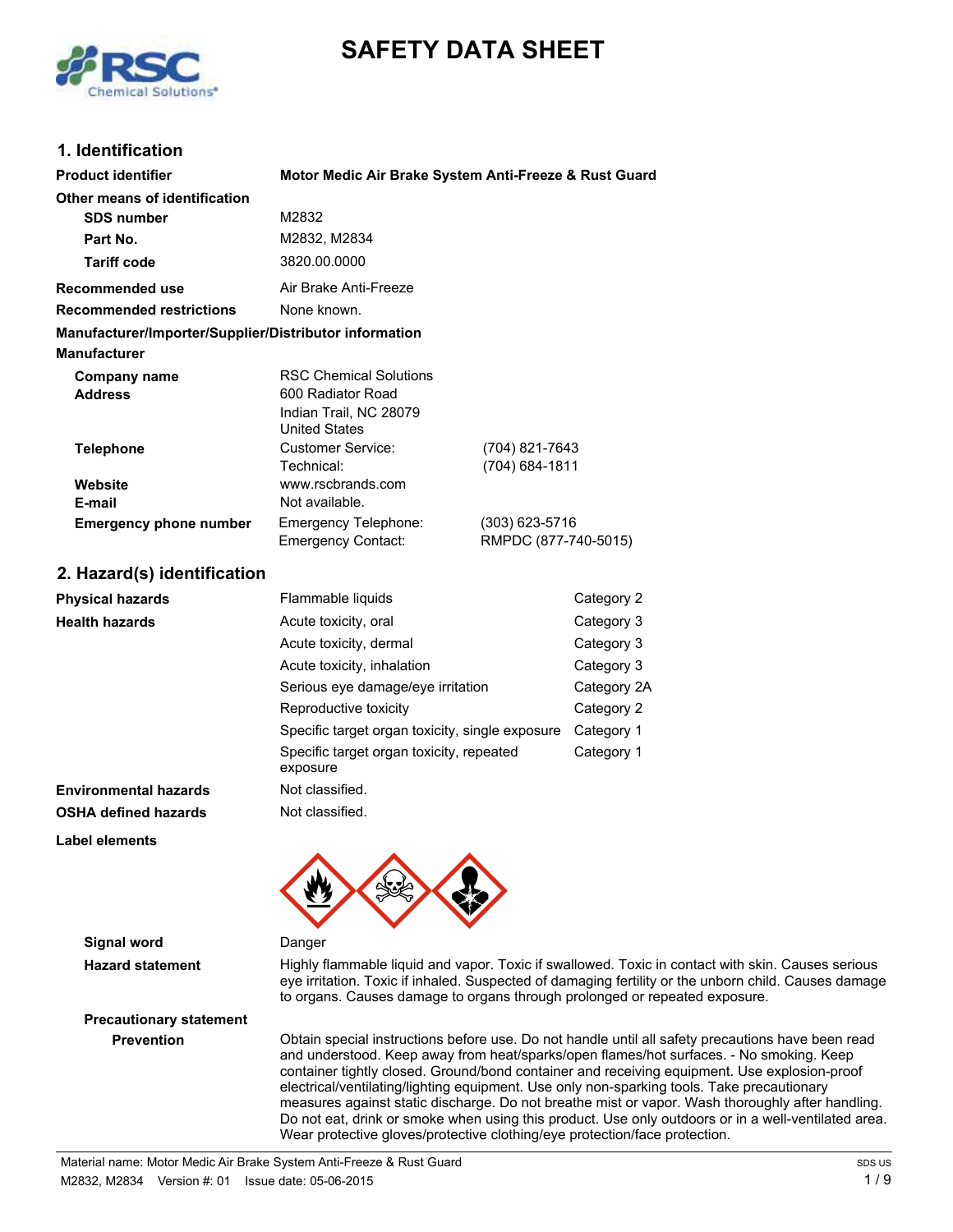| <b>Response</b>                              | If swallowed: Immediately call a poison center/doctor. If on skin (or hair): Take off immediately all<br>contaminated clothing. Rinse skin with water/shower. If inhaled: Remove person to fresh air and<br>keep comfortable for breathing. If in eyes: Rinse cautiously with water for several minutes.<br>Remove contact lenses, if present and easy to do. Continue rinsing. Call a poison center/doctor.<br>Rinse mouth. If eye irritation persists: Get medical advice/attention. Take off immediately all<br>contaminated clothing and wash it before reuse. In case of fire: Use appropriate media to<br>extinguish. |
|----------------------------------------------|-----------------------------------------------------------------------------------------------------------------------------------------------------------------------------------------------------------------------------------------------------------------------------------------------------------------------------------------------------------------------------------------------------------------------------------------------------------------------------------------------------------------------------------------------------------------------------------------------------------------------------|
| <b>Storage</b>                               | Store in a well-ventilated place. Keep container tightly closed. Store in a well-ventilated place.<br>Keep cool. Store locked up.                                                                                                                                                                                                                                                                                                                                                                                                                                                                                           |
| <b>Disposal</b>                              | Dispose of contents/container in accordance with local/regional/national/international regulations.                                                                                                                                                                                                                                                                                                                                                                                                                                                                                                                         |
| Hazard(s) not otherwise<br>classified (HNOC) | Static accumulating flammable liquid can become electrostatically charged even in bonded and<br>grounded equipment. Sparks may ignite liquid and vapor. May cause flash fire or explosion.                                                                                                                                                                                                                                                                                                                                                                                                                                  |
| <b>Supplemental information</b>              | 0.11% of the mixture consists of component(s) of unknown acute oral toxicity. 0.4% of the mixture<br>consists of component(s) of unknown acute dermal toxicity. 0.11% of the mixture consists of<br>component(s) of unknown acute inhalation toxicity.                                                                                                                                                                                                                                                                                                                                                                      |

# **3. Composition/information on ingredients**

#### **Mixtures**

| <b>Chemical name</b>                     | Common name and synonyms | <b>CAS number</b> | %          |
|------------------------------------------|--------------------------|-------------------|------------|
| METHANOL                                 |                          | 67-56-1           | $90 - 100$ |
| Other components below reportable levels |                          |                   |            |

\*Designates that a specific chemical identity and/or percentage of composition has been withheld as a trade secret.

| 4. First-aid measures                                                        |                                                                                                                                                                                                                                                                                                                                                                                                                                                  |
|------------------------------------------------------------------------------|--------------------------------------------------------------------------------------------------------------------------------------------------------------------------------------------------------------------------------------------------------------------------------------------------------------------------------------------------------------------------------------------------------------------------------------------------|
| <b>Inhalation</b>                                                            | Remove victim to fresh air and keep at rest in a position comfortable for breathing. Oxygen or<br>artificial respiration if needed. Do not use mouth-to-mouth method if victim inhaled the substance.<br>Induce artificial respiration with the aid of a pocket mask equipped with a one-way valve or other<br>proper respiratory medical device. Call a POISON CENTER or doctor/physician.                                                      |
| <b>Skin contact</b>                                                          | Take off immediately all contaminated clothing. Rinse skin with water/shower. Get medical<br>advice/attention if you feel unwell. Get medical attention if irritation develops and persists. Wash<br>contaminated clothing before reuse.                                                                                                                                                                                                         |
| Eye contact                                                                  | Immediately flush eyes with plenty of water for at least 15 minutes. Remove contact lenses, if<br>present and easy to do. Continue rinsing. Get medical attention if irritation develops and persists.                                                                                                                                                                                                                                           |
| Ingestion                                                                    | Call a physician or poison control center immediately. Rinse mouth. Do not induce vomiting without<br>advice from poison control center. If vomiting occurs, keep head low so that stomach content<br>doesn't get into the lungs. Do not use mouth-to-mouth method if victim ingested the substance.<br>Induce artificial respiration with the aid of a pocket mask equipped with a one-way valve or other<br>proper respiratory medical device. |
| <b>Most important</b><br>symptoms/effects, acute and<br>delayed              | Dizziness. Headache. Nausea, vomiting. Severe eye irritation. Symptoms may include stinging,<br>tearing, redness, swelling, and blurred vision. Prolonged exposure may cause chronic effects.                                                                                                                                                                                                                                                    |
| Indication of immediate<br>medical attention and special<br>treatment needed | Provide general supportive measures and treat symptomatically. Thermal burns: Flush with water<br>immediately. While flushing, remove clothes which do not adhere to affected area. Call an<br>ambulance. Continue flushing during transport to hospital. Keep victim warm. Keep victim under<br>observation. Symptoms may be delayed.                                                                                                           |
| <b>General information</b>                                                   | Take off immediately all contaminated clothing. IF exposed or concerned: Get medical<br>advice/attention. If you feel unwell, seek medical advice (show the label where possible). Ensure<br>that medical personnel are aware of the material(s) involved, and take precautions to protect<br>themselves. Show this safety data sheet to the doctor in attendance. Wash contaminated clothing<br>before reuse.                                   |
| 5. Fire-fighting measures                                                    |                                                                                                                                                                                                                                                                                                                                                                                                                                                  |
| Suitable extinguishing media                                                 | Alcohol resistant foam. Water fog. Carbon dioxide (CO2). Dry chemical powder, carbon dioxide,<br>sand or earth may be used for small fires only.                                                                                                                                                                                                                                                                                                 |
| Unsuitable extinguishing<br>media                                            | Do not use water jet as an extinguisher, as this will spread the fire.                                                                                                                                                                                                                                                                                                                                                                           |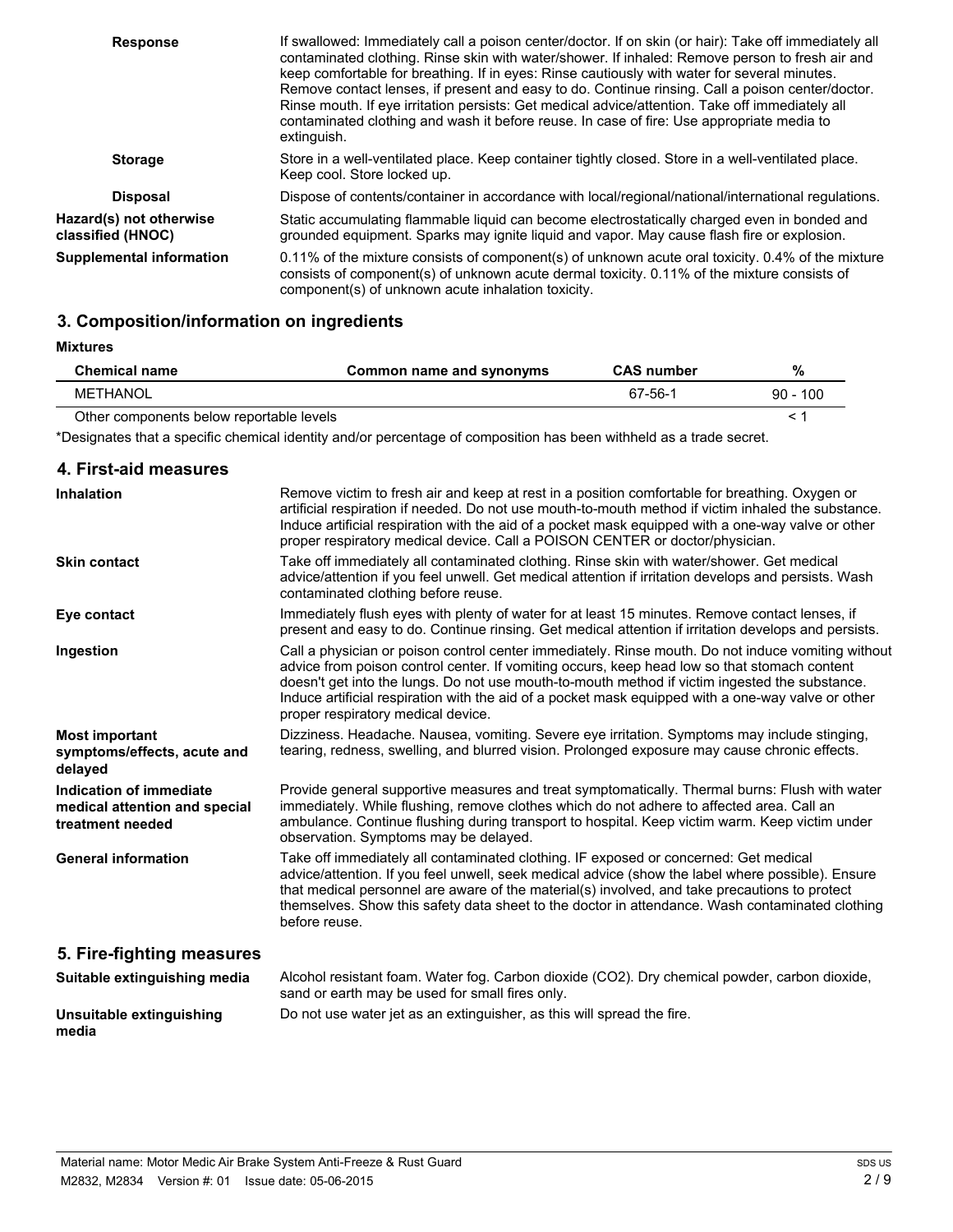| Specific hazards arising from<br>the chemical                    | Vapors may form explosive mixtures with air. Vapors may travel considerable distance to a source<br>of ignition and flash back. This product is a poor conductor of electricity and can become<br>electrostatically charged. If sufficient charge is accumulated, ignition of flammable mixtures can<br>occur. To reduce potential for static discharge, use proper bonding and grounding procedures.<br>This liquid may accumulate static electricity when filling properly grounded containers. Static<br>electricity accumulation may be significantly increased by the presence of small quantities of water<br>or other contaminants. Material will float and may ignite on surface of water. During fire, gases<br>hazardous to health may be formed. |
|------------------------------------------------------------------|-------------------------------------------------------------------------------------------------------------------------------------------------------------------------------------------------------------------------------------------------------------------------------------------------------------------------------------------------------------------------------------------------------------------------------------------------------------------------------------------------------------------------------------------------------------------------------------------------------------------------------------------------------------------------------------------------------------------------------------------------------------|
| Special protective equipment<br>and precautions for firefighters | Self-contained breathing apparatus and full protective clothing must be worn in case of fire.                                                                                                                                                                                                                                                                                                                                                                                                                                                                                                                                                                                                                                                               |
| <b>Fire fighting</b><br>equipment/instructions                   | In case of fire and/or explosion do not breathe fumes. Move containers from fire area if you can do<br>so without risk.                                                                                                                                                                                                                                                                                                                                                                                                                                                                                                                                                                                                                                     |
| <b>Specific methods</b>                                          | Use standard firefighting procedures and consider the hazards of other involved materials.                                                                                                                                                                                                                                                                                                                                                                                                                                                                                                                                                                                                                                                                  |
| <b>General fire hazards</b>                                      | Highly flammable liguid and vapor.                                                                                                                                                                                                                                                                                                                                                                                                                                                                                                                                                                                                                                                                                                                          |

#### **6. Accidental release measures**

| Personal precautions,<br>protective equipment and<br>emergency procedures | Keep unnecessary personnel away. Keep people away from and upwind of spill/leak. Eliminate all<br>ignition sources (no smoking, flares, sparks, or flames in immediate area). Wear appropriate<br>protective equipment and clothing during clean-up. Do not breathe mist or vapor. Do not touch<br>damaged containers or spilled material unless wearing appropriate protective clothing. Ventilate<br>closed spaces before entering them. Use appropriate containment to avoid environmental<br>contamination. Transfer by mechanical means such as vacuum truck to a salvage tank or other<br>suitable container for recovery or safe disposal. Local authorities should be advised if significant<br>spillages cannot be contained. For personal protection, see section 8 of the SDS. |
|---------------------------------------------------------------------------|-------------------------------------------------------------------------------------------------------------------------------------------------------------------------------------------------------------------------------------------------------------------------------------------------------------------------------------------------------------------------------------------------------------------------------------------------------------------------------------------------------------------------------------------------------------------------------------------------------------------------------------------------------------------------------------------------------------------------------------------------------------------------------------------|
| <b>Methods and materials for</b><br>containment and cleaning up           | Take precautionary measures against static discharge. Use only non-sparking tools. Keep<br>combustibles (wood, paper, oil, etc.) away from spilled material.                                                                                                                                                                                                                                                                                                                                                                                                                                                                                                                                                                                                                              |
|                                                                           | Large Spills: Stop the flow of material, if this is without risk. Dike the spilled material, where this is<br>possible. Cover with plastic sheet to prevent spreading. Use a non-combustible material like<br>vermiculite, sand or earth to soak up the product and place into a container for later disposal.<br>Following product recovery, flush area with water.                                                                                                                                                                                                                                                                                                                                                                                                                      |
|                                                                           | Small Spills: Absorb with earth, sand or other non-combustible material and transfer to containers<br>for later disposal. Wipe up with absorbent material (e.g. cloth, fleece). Clean surface thoroughly to<br>remove residual contamination.                                                                                                                                                                                                                                                                                                                                                                                                                                                                                                                                             |
|                                                                           | Never return spills to original containers for re-use. For waste disposal, see section 13 of the SDS.                                                                                                                                                                                                                                                                                                                                                                                                                                                                                                                                                                                                                                                                                     |
| <b>Environmental precautions</b>                                          | Avoid discharge into drains, water courses or onto the ground. Use appropriate containment to<br>avoid environmental contamination.                                                                                                                                                                                                                                                                                                                                                                                                                                                                                                                                                                                                                                                       |
| 7. Handling and storage                                                   |                                                                                                                                                                                                                                                                                                                                                                                                                                                                                                                                                                                                                                                                                                                                                                                           |

Obtain special instructions before use. Do not handle until all safety precautions have been read and understood. Do not handle, store or open near an open flame, sources of heat or sources of ignition. Protect material from direct sunlight. Explosion-proof general and local exhaust ventilation. Minimize fire risks from flammable and combustible materials (including combustible dust and static accumulating liquids) or dangerous reactions with incompatible materials. Handling operations that can promote accumulation of static charges include but are not limited to: mixing, filtering, pumping at high flow rates, splash filling, creating mists or sprays, tank and container filling, tank cleaning, sampling, gauging, switch loading, vacuum truck operations. Take precautionary measures against static discharges. All equipment used when handling the product must be grounded. Use non-sparking tools and explosion-proof equipment. Do not breathe mist or vapor. Avoid contact with eyes, skin, and clothing. Avoid prolonged exposure. Do not taste or swallow. When using, do not eat, drink or smoke. Pregnant or breastfeeding women must not handle this product. Should be handled in closed systems, if possible. Use only outdoors or in a well-ventilated area. Wear appropriate personal protective equipment. Wash hands thoroughly after handling. Wash contaminated clothing before reuse. Observe good industrial hygiene practices. **Precautions for safe handling**

> For additional information on equipment bonding and grounding, refer to the Canadian Electrical Code in Canada, (CSA C22.1), or the American Petroleum Institute (API) Recommended Practice 2003, "Protection Against Ignitions Arising out of Static, Lightning, and Stray Currents" or National Fire Protection Association (NFPA) 77, "Recommended Practice on Static Electricity" or National Fire Protection Association (NFPA) 70, "National Electrical Code".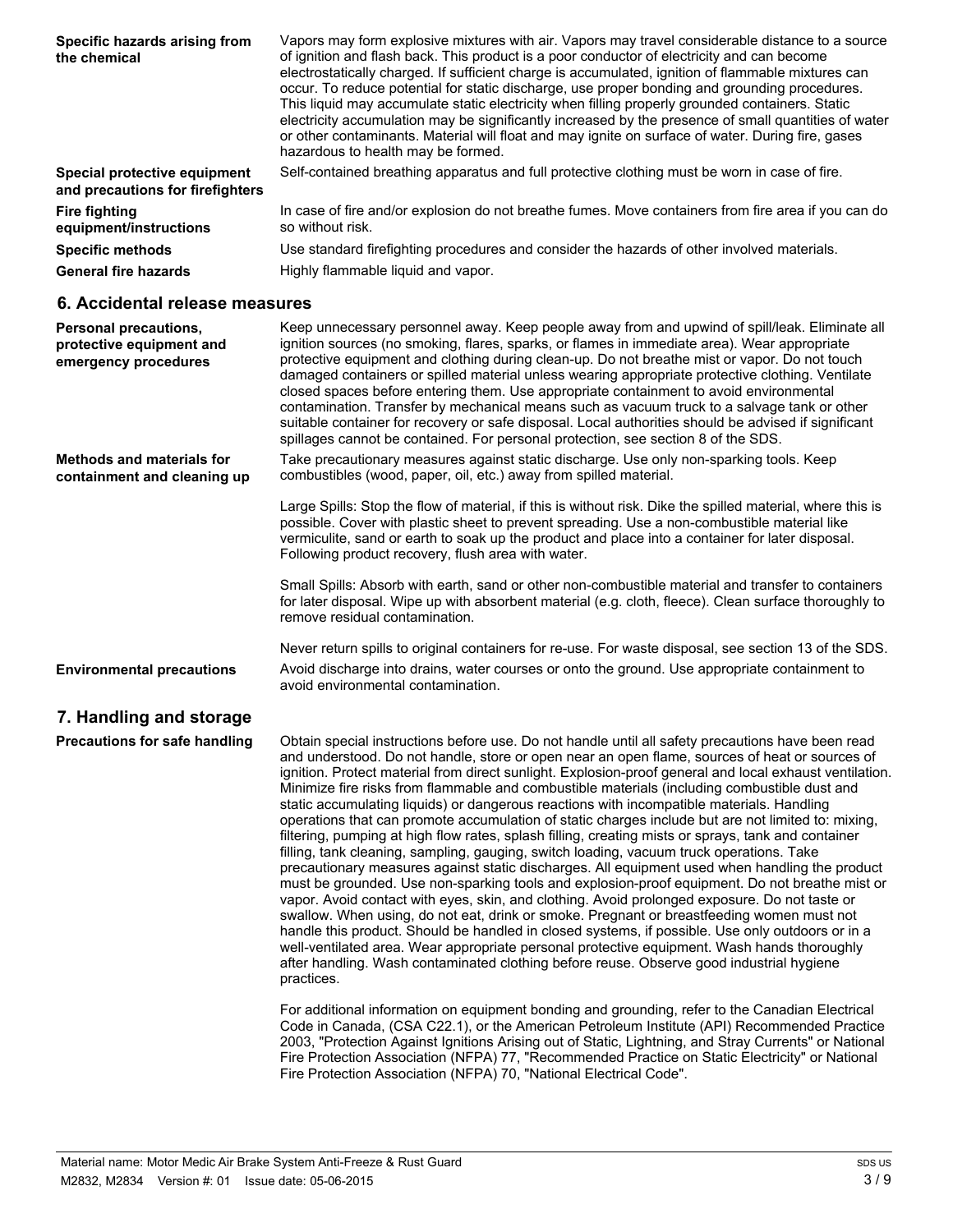Store locked up. Keep away from heat, sparks and open flame. Eliminate sources of ignition. Avoid spark promoters. Ground/bond container and equipment. These alone may be insufficient to remove static electricity. Store in a cool, dry place out of direct sunlight. Store in original tightly closed container. Store in a well-ventilated place. Keep out of the reach of children. Keep in an area equipped with sprinklers. Store away from incompatible materials (see Section 10 of the SDS).

#### **8. Exposure controls/personal protection**

| <b>Occupational exposure limits</b><br>US. OSHA Table Z-1 Limits for Air Contaminants (29 CFR 1910.1000)<br><b>Components</b> |           | <b>Type</b>                                                                                                                                                                                                                                                                                                                                                                                                                                                                                                                                           |                                   | <b>Value</b>                                                                                                                                                                                                                                                                        |
|-------------------------------------------------------------------------------------------------------------------------------|-----------|-------------------------------------------------------------------------------------------------------------------------------------------------------------------------------------------------------------------------------------------------------------------------------------------------------------------------------------------------------------------------------------------------------------------------------------------------------------------------------------------------------------------------------------------------------|-----------------------------------|-------------------------------------------------------------------------------------------------------------------------------------------------------------------------------------------------------------------------------------------------------------------------------------|
|                                                                                                                               |           |                                                                                                                                                                                                                                                                                                                                                                                                                                                                                                                                                       |                                   |                                                                                                                                                                                                                                                                                     |
| METHANOL (CAS 67-56-1)                                                                                                        | PEL       |                                                                                                                                                                                                                                                                                                                                                                                                                                                                                                                                                       |                                   | 260 mg/m3<br>200 ppm                                                                                                                                                                                                                                                                |
| <b>US. ACGIH Threshold Limit Values</b>                                                                                       |           |                                                                                                                                                                                                                                                                                                                                                                                                                                                                                                                                                       |                                   |                                                                                                                                                                                                                                                                                     |
| <b>Components</b>                                                                                                             |           | <b>Type</b>                                                                                                                                                                                                                                                                                                                                                                                                                                                                                                                                           |                                   | Value                                                                                                                                                                                                                                                                               |
| METHANOL (CAS 67-56-1)                                                                                                        |           | <b>STEL</b>                                                                                                                                                                                                                                                                                                                                                                                                                                                                                                                                           |                                   | 250 ppm                                                                                                                                                                                                                                                                             |
|                                                                                                                               |           | <b>TWA</b>                                                                                                                                                                                                                                                                                                                                                                                                                                                                                                                                            |                                   | 200 ppm                                                                                                                                                                                                                                                                             |
| US. NIOSH: Pocket Guide to Chemical Hazards                                                                                   |           |                                                                                                                                                                                                                                                                                                                                                                                                                                                                                                                                                       |                                   |                                                                                                                                                                                                                                                                                     |
| <b>Components</b>                                                                                                             |           | <b>Type</b>                                                                                                                                                                                                                                                                                                                                                                                                                                                                                                                                           |                                   | Value                                                                                                                                                                                                                                                                               |
| METHANOL (CAS 67-56-1)                                                                                                        |           | STEL                                                                                                                                                                                                                                                                                                                                                                                                                                                                                                                                                  |                                   | 325 mg/m3                                                                                                                                                                                                                                                                           |
|                                                                                                                               |           |                                                                                                                                                                                                                                                                                                                                                                                                                                                                                                                                                       |                                   | 250 ppm                                                                                                                                                                                                                                                                             |
|                                                                                                                               |           | <b>TWA</b>                                                                                                                                                                                                                                                                                                                                                                                                                                                                                                                                            |                                   | 260 mg/m3                                                                                                                                                                                                                                                                           |
|                                                                                                                               |           |                                                                                                                                                                                                                                                                                                                                                                                                                                                                                                                                                       |                                   | 200 ppm                                                                                                                                                                                                                                                                             |
| <b>Biological limit values</b>                                                                                                |           |                                                                                                                                                                                                                                                                                                                                                                                                                                                                                                                                                       |                                   |                                                                                                                                                                                                                                                                                     |
| <b>ACGIH Biological Exposure Indices</b><br><b>Components</b>                                                                 | Value     | <b>Determinant</b>                                                                                                                                                                                                                                                                                                                                                                                                                                                                                                                                    | <b>Specimen</b>                   | <b>Sampling Time</b>                                                                                                                                                                                                                                                                |
| METHANOL (CAS 67-56-1) 15 mg/l                                                                                                |           | Methanol                                                                                                                                                                                                                                                                                                                                                                                                                                                                                                                                              | Urine                             |                                                                                                                                                                                                                                                                                     |
| * - For sampling details, please see the source document.                                                                     |           |                                                                                                                                                                                                                                                                                                                                                                                                                                                                                                                                                       |                                   |                                                                                                                                                                                                                                                                                     |
| <b>Exposure guidelines</b>                                                                                                    |           |                                                                                                                                                                                                                                                                                                                                                                                                                                                                                                                                                       |                                   |                                                                                                                                                                                                                                                                                     |
| US - California OELs: Skin designation                                                                                        |           |                                                                                                                                                                                                                                                                                                                                                                                                                                                                                                                                                       |                                   |                                                                                                                                                                                                                                                                                     |
| METHANOL (CAS 67-56-1)                                                                                                        |           |                                                                                                                                                                                                                                                                                                                                                                                                                                                                                                                                                       |                                   |                                                                                                                                                                                                                                                                                     |
| US - Minnesota Haz Subs: Skin designation applies                                                                             |           |                                                                                                                                                                                                                                                                                                                                                                                                                                                                                                                                                       | Can be absorbed through the skin. |                                                                                                                                                                                                                                                                                     |
| METHANOL (CAS 67-56-1)                                                                                                        |           |                                                                                                                                                                                                                                                                                                                                                                                                                                                                                                                                                       | Skin designation applies.         |                                                                                                                                                                                                                                                                                     |
| US - Tennessee OELs: Skin designation                                                                                         |           |                                                                                                                                                                                                                                                                                                                                                                                                                                                                                                                                                       |                                   |                                                                                                                                                                                                                                                                                     |
| METHANOL (CAS 67-56-1)                                                                                                        |           |                                                                                                                                                                                                                                                                                                                                                                                                                                                                                                                                                       | Can be absorbed through the skin. |                                                                                                                                                                                                                                                                                     |
| US ACGIH Threshold Limit Values: Skin designation                                                                             |           |                                                                                                                                                                                                                                                                                                                                                                                                                                                                                                                                                       |                                   |                                                                                                                                                                                                                                                                                     |
| METHANOL (CAS 67-56-1)                                                                                                        |           |                                                                                                                                                                                                                                                                                                                                                                                                                                                                                                                                                       | Can be absorbed through the skin. |                                                                                                                                                                                                                                                                                     |
| US NIOSH Pocket Guide to Chemical Hazards: Skin designation                                                                   |           |                                                                                                                                                                                                                                                                                                                                                                                                                                                                                                                                                       |                                   |                                                                                                                                                                                                                                                                                     |
| METHANOL (CAS 67-56-1)                                                                                                        |           |                                                                                                                                                                                                                                                                                                                                                                                                                                                                                                                                                       | Can be absorbed through the skin. |                                                                                                                                                                                                                                                                                     |
| Appropriate engineering<br>controls                                                                                           |           | Explosion-proof general and local exhaust ventilation. Good general ventilation (typically 10 air<br>changes per hour) should be used. Ventilation rates should be matched to conditions. If<br>applicable, use process enclosures, local exhaust ventilation, or other engineering controls to<br>maintain airborne levels below recommended exposure limits. If exposure limits have not been<br>established, maintain airborne levels to an acceptable level. Provide eyewash station. Eye wash<br>fountain and emergency showers are recommended. |                                   |                                                                                                                                                                                                                                                                                     |
| Individual protection measures, such as personal protective equipment<br><b>Eye/face protection</b>                           |           | Chemical respirator with organic vapor cartridge and full facepiece.                                                                                                                                                                                                                                                                                                                                                                                                                                                                                  |                                   |                                                                                                                                                                                                                                                                                     |
| <b>Skin protection</b>                                                                                                        |           |                                                                                                                                                                                                                                                                                                                                                                                                                                                                                                                                                       |                                   |                                                                                                                                                                                                                                                                                     |
| <b>Hand protection</b>                                                                                                        | supplier. |                                                                                                                                                                                                                                                                                                                                                                                                                                                                                                                                                       |                                   | Wear appropriate chemical resistant gloves. Suitable gloves can be recommended by the glove                                                                                                                                                                                         |
| <b>Other</b>                                                                                                                  |           |                                                                                                                                                                                                                                                                                                                                                                                                                                                                                                                                                       |                                   | Wear appropriate chemical resistant clothing. Use of an impervious apron is recommended.                                                                                                                                                                                            |
| <b>Respiratory protection</b>                                                                                                 |           | Chemical respirator with organic vapor cartridge and full facepiece.                                                                                                                                                                                                                                                                                                                                                                                                                                                                                  |                                   |                                                                                                                                                                                                                                                                                     |
| <b>Thermal hazards</b>                                                                                                        |           | Wear appropriate thermal protective clothing, when necessary.                                                                                                                                                                                                                                                                                                                                                                                                                                                                                         |                                   |                                                                                                                                                                                                                                                                                     |
| <b>General hygiene</b><br>considerations                                                                                      |           |                                                                                                                                                                                                                                                                                                                                                                                                                                                                                                                                                       |                                   | When using do not smoke. Keep away from food and drink. Always observe good personal<br>hygiene measures, such as washing after handling the material and before eating, drinking, and/or<br>smoking. Routinely wash work clothing and protective equipment to remove contaminants. |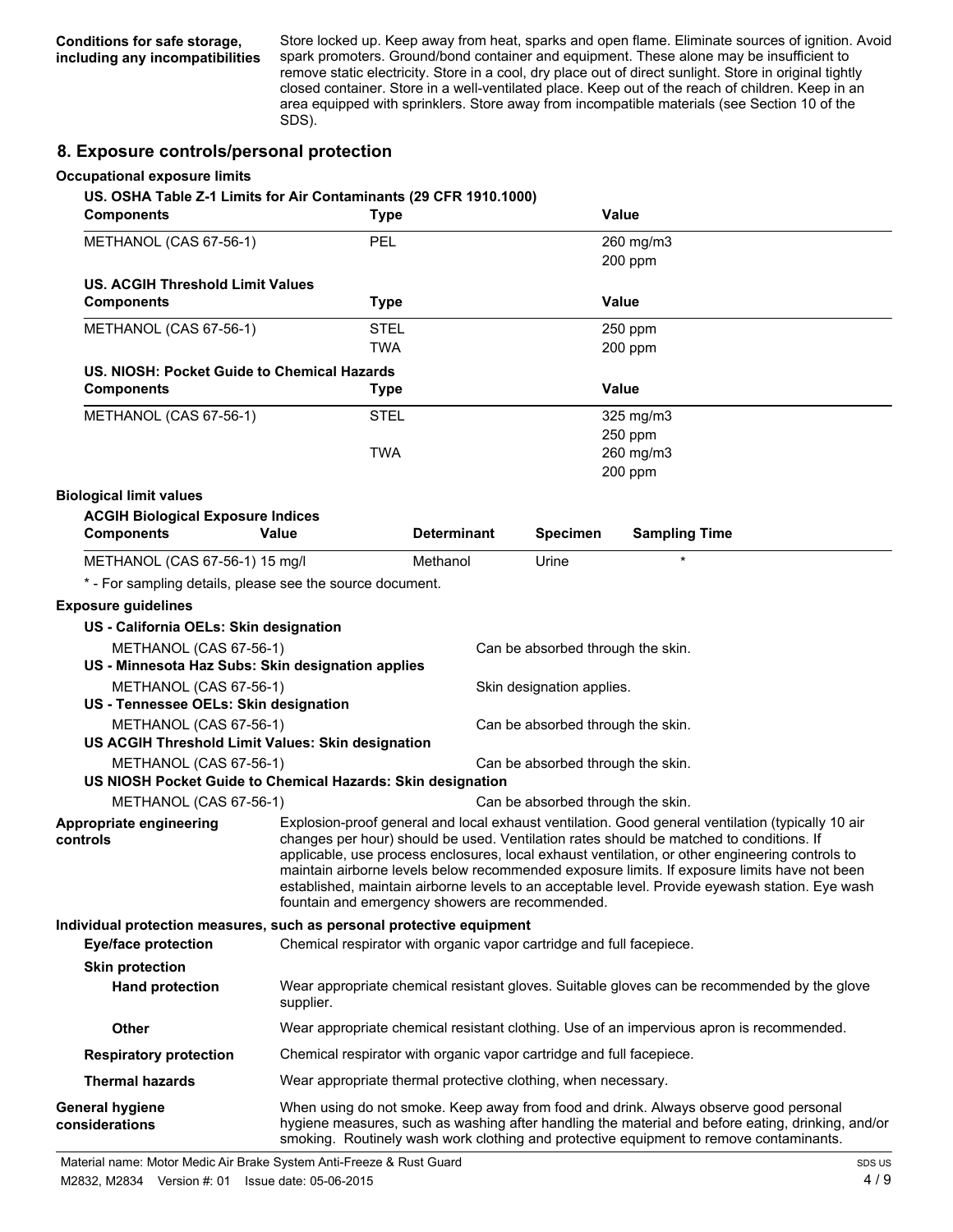# **9. Physical and chemical properties**

| <b>Appearance</b>                                 | Clear.                           |  |  |
|---------------------------------------------------|----------------------------------|--|--|
| <b>Physical state</b>                             | Liquid.                          |  |  |
| Form                                              | Liquid.                          |  |  |
| Color                                             | <b>Blue</b>                      |  |  |
| Odor                                              | Alcohol ammonia                  |  |  |
| <b>Odor threshold</b>                             | Not available.                   |  |  |
| рH                                                | Not available.                   |  |  |
| Melting point/freezing point                      | -144.04 °F (-97.8 °C) estimated  |  |  |
| Initial boiling point and boiling<br>range        | 148.46 °F (64.7 °C) estimated    |  |  |
| <b>Flash point</b>                                | 54.0 °F (12.2 °C) Tag Closed Cup |  |  |
| <b>Evaporation rate</b>                           | Not available.                   |  |  |
| Flammability (solid, gas)                         | Not applicable.                  |  |  |
| Upper/lower flammability or explosive limits      |                                  |  |  |
| <b>Flammability limit - lower</b><br>(%)          | 7.3 % estimated                  |  |  |
| <b>Flammability limit - upper</b><br>(%)          | 36 % estimated                   |  |  |
| Explosive limit - lower (%)                       | Not available.                   |  |  |
| Explosive limit - upper (%)                       | Not available.                   |  |  |
| Vapor pressure                                    | 169.3 hPa estimated              |  |  |
| <b>Vapor density</b>                              | Not available.                   |  |  |
| <b>Relative density</b>                           | Not available.                   |  |  |
| Solubility(ies)                                   |                                  |  |  |
| Solubility (water)                                | Not available.                   |  |  |
| <b>Partition coefficient</b><br>(n-octanol/water) | Not available.                   |  |  |
| <b>Auto-ignition temperature</b>                  | 464 °F (240 °C) estimated        |  |  |
| <b>Decomposition temperature</b>                  | Not available.                   |  |  |
| <b>Viscosity</b>                                  | Not available.                   |  |  |
| <b>Other information</b>                          |                                  |  |  |
| <b>Density</b>                                    | 6.59 lbs/gal                     |  |  |
| <b>Explosive properties</b>                       | Not explosive.                   |  |  |
| <b>Flammability class</b>                         | Flammable IB estimated           |  |  |
| <b>Oxidizing properties</b>                       | Not oxidizing.                   |  |  |
| <b>Percent volatile</b>                           | 99.6 % estimated                 |  |  |
| <b>Specific gravity</b>                           | 0.79                             |  |  |
| VOC (Weight %)                                    | 99.6 % estimated                 |  |  |

# **10. Stability and reactivity**

| <b>Reactivity</b>                            | The product is stable and non-reactive under normal conditions of use, storage and transport.                                                     |
|----------------------------------------------|---------------------------------------------------------------------------------------------------------------------------------------------------|
| <b>Chemical stability</b>                    | Material is stable under normal conditions.                                                                                                       |
| <b>Possibility of hazardous</b><br>reactions | No dangerous reaction known under conditions of normal use.                                                                                       |
| <b>Conditions to avoid</b>                   | Avoid heat, sparks, open flames and other ignition sources. Avoid temperatures exceeding the<br>flash point. Contact with incompatible materials. |
| Incompatible materials                       | Strong oxidizing agents.                                                                                                                          |
| <b>Hazardous decomposition</b><br>products   | No hazardous decomposition products are known.                                                                                                    |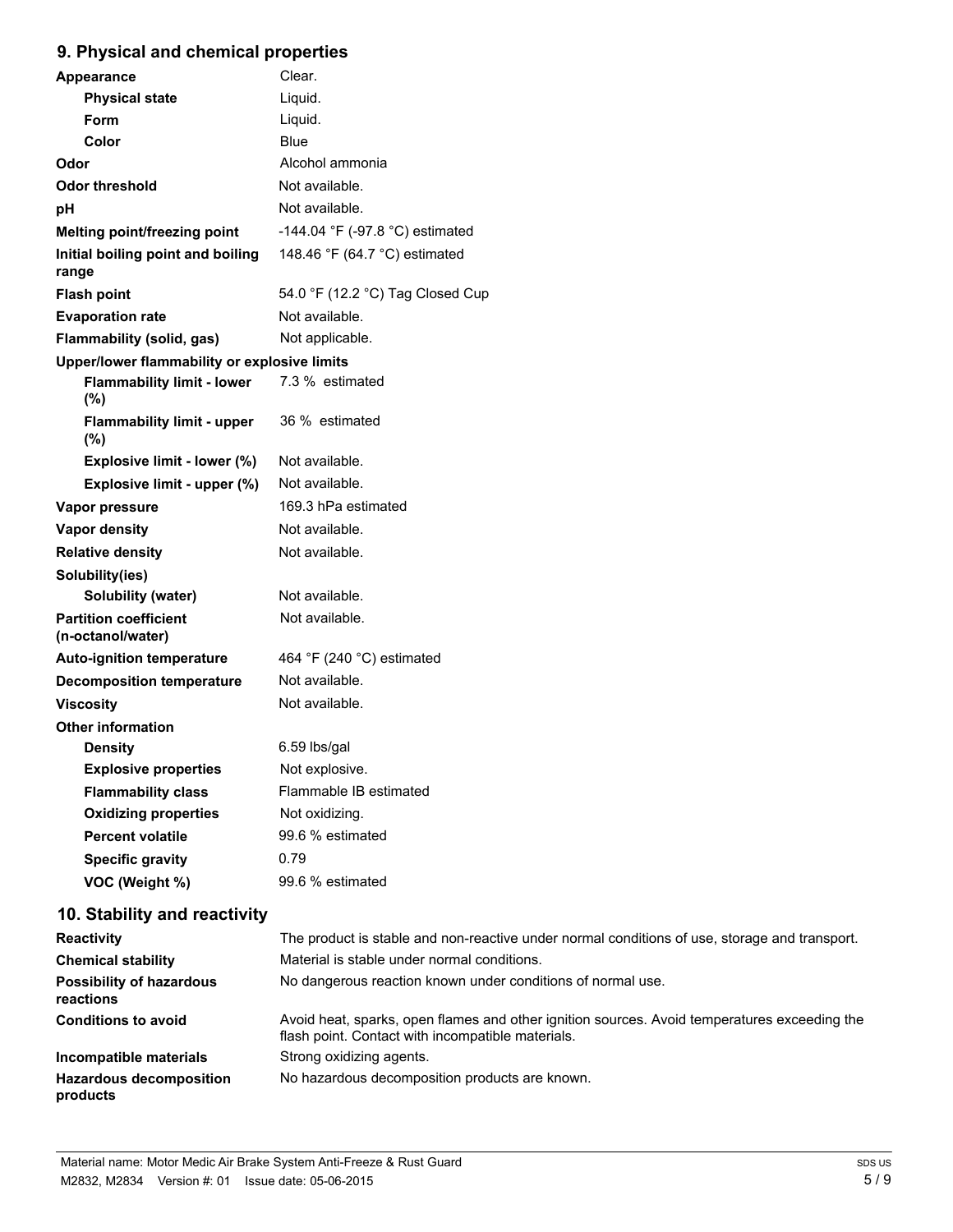# **11. Toxicological information**

#### **Information on likely routes of exposure**

| <b>Inhalation</b>                                                                  | Toxic if inhaled. May cause damage to organs by inhalation. May cause damage to organs<br>through prolonged or repeated exposure by inhalation. |
|------------------------------------------------------------------------------------|-------------------------------------------------------------------------------------------------------------------------------------------------|
| <b>Skin contact</b>                                                                | Toxic in contact with skin.                                                                                                                     |
| Eye contact                                                                        | Causes serious eye irritation.                                                                                                                  |
| Ingestion                                                                          | Toxic if swallowed.                                                                                                                             |
| Symptoms related to the<br>physical, chemical and<br>toxicological characteristics | Headache. Dizziness. Nausea, vomiting. Severe eye irritation. Symptoms may include stinging.<br>tearing, redness, swelling, and blurred vision. |

#### **Information on toxicological effects**

| <b>Acute toxicity</b>                                 | Toxic if inhaled. Toxic in contact with skin. Toxic if swallowed.                                                   |                       |  |
|-------------------------------------------------------|---------------------------------------------------------------------------------------------------------------------|-----------------------|--|
| <b>Components</b>                                     | <b>Species</b>                                                                                                      | <b>Test Results</b>   |  |
| METHANOL (CAS 67-56-1)                                |                                                                                                                     |                       |  |
| <u>Acute</u>                                          |                                                                                                                     |                       |  |
| <b>Dermal</b>                                         |                                                                                                                     |                       |  |
| LD50                                                  | Rabbit                                                                                                              | 15800 mg/kg           |  |
| <b>Inhalation</b>                                     |                                                                                                                     |                       |  |
| <b>LC50</b>                                           | Cat                                                                                                                 | 85.41 mg/l, 4.5 Hours |  |
|                                                       |                                                                                                                     | 43.68 mg/l, 6 Hours   |  |
|                                                       | Rat                                                                                                                 | 64000 ppm, 4 Hours    |  |
|                                                       |                                                                                                                     | 87.5 mg/l, 6 Hours    |  |
| Oral                                                  |                                                                                                                     |                       |  |
| LD50                                                  | Dog                                                                                                                 | 8000 mg/kg            |  |
|                                                       | Monkey                                                                                                              | 2 g/kg                |  |
|                                                       | Mouse                                                                                                               | 7300 mg/kg            |  |
|                                                       | Rabbit                                                                                                              | 14.4 g/kg             |  |
|                                                       | Rat                                                                                                                 | 5628 mg/kg            |  |
|                                                       | * Estimates for product may be based on additional component data not shown.                                        |                       |  |
| <b>Skin corrosion/irritation</b>                      | Prolonged skin contact may cause temporary irritation.                                                              |                       |  |
| Serious eye damage/eye                                | Causes serious eye irritation.                                                                                      |                       |  |
| irritation                                            |                                                                                                                     |                       |  |
| Respiratory or skin sensitization                     |                                                                                                                     |                       |  |
| <b>Respiratory sensitization</b>                      | Not a respiratory sensitizer.                                                                                       |                       |  |
| <b>Skin sensitization</b>                             | This product is not expected to cause skin sensitization.                                                           |                       |  |
| Germ cell mutagenicity                                | No data available to indicate product or any components present at greater than 0.1% are<br>mutagenic or genotoxic. |                       |  |
| Carcinogenicity                                       | This product is not considered to be a carcinogen by IARC, ACGIH, NTP, or OSHA.                                     |                       |  |
|                                                       | OSHA Specifically Regulated Substances (29 CFR 1910.1001-1050)                                                      |                       |  |
| Not listed.                                           |                                                                                                                     |                       |  |
| <b>Reproductive toxicity</b>                          | Suspected of damaging fertility or the unborn child.                                                                |                       |  |
| Specific target organ toxicity -<br>single exposure   | Causes damage to organs.                                                                                            |                       |  |
| Specific target organ toxicity -<br>repeated exposure | Causes damage to organs through prolonged or repeated exposure.                                                     |                       |  |
| <b>Aspiration hazard</b>                              | Not an aspiration hazard.                                                                                           |                       |  |
| <b>Chronic effects</b>                                | Causes damage to organs through prolonged or repeated exposure. Prolonged inhalation may be<br>harmful.             |                       |  |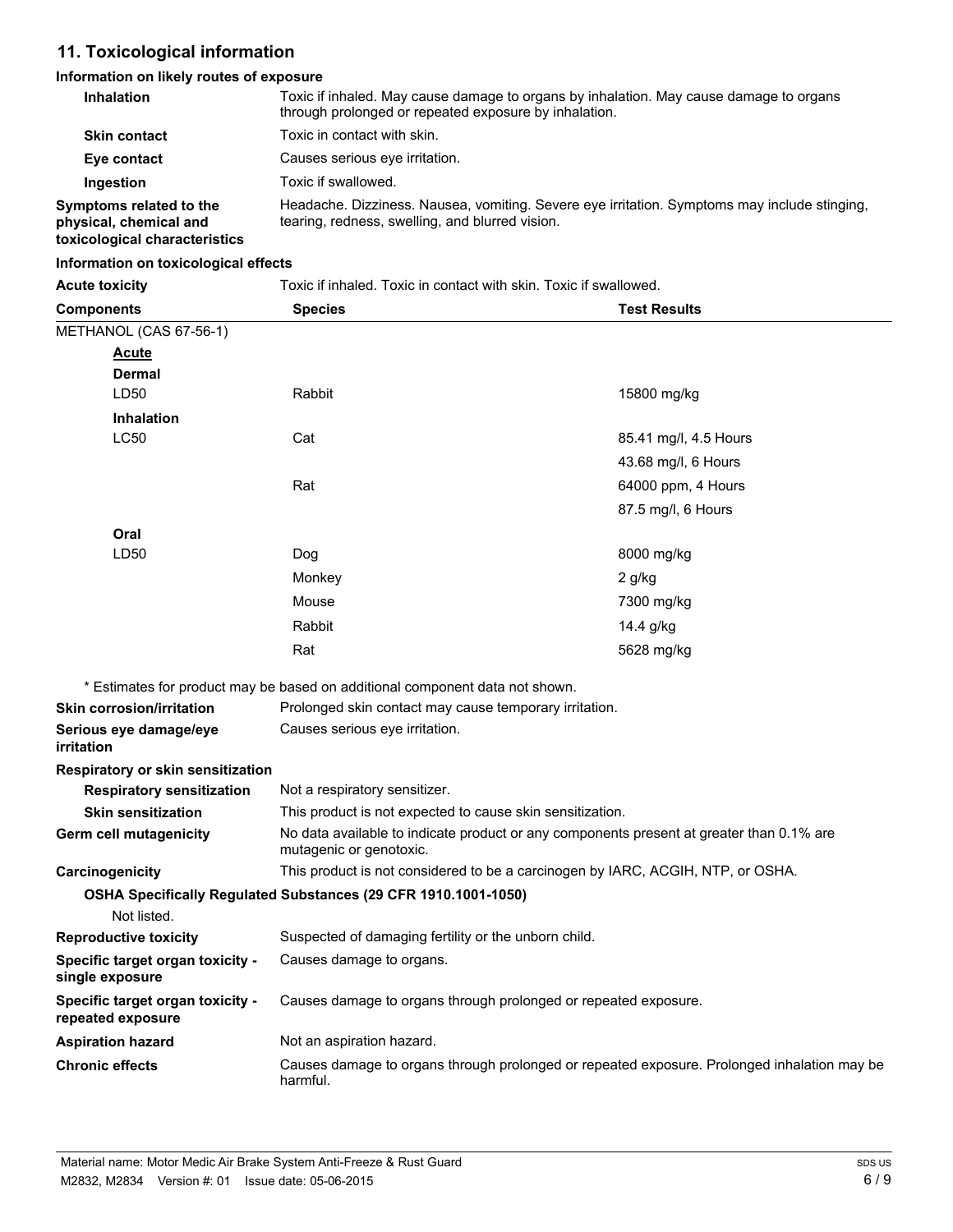## **12. Ecological information**

| Ecotoxicity                                                          | The product is not classified as environmentally hazardous. However, this does not exclude the<br>possibility that large or frequent spills can have a harmful or damaging effect on the environment. |                                                                              |                          |  |
|----------------------------------------------------------------------|-------------------------------------------------------------------------------------------------------------------------------------------------------------------------------------------------------|------------------------------------------------------------------------------|--------------------------|--|
| <b>Components</b>                                                    | <b>Species</b>                                                                                                                                                                                        |                                                                              | <b>Test Results</b>      |  |
| METHANOL (CAS 67-56-1)                                               |                                                                                                                                                                                                       |                                                                              |                          |  |
| <b>Aquatic</b>                                                       |                                                                                                                                                                                                       |                                                                              |                          |  |
| Crustacea                                                            | EC50                                                                                                                                                                                                  | Water flea (Daphnia magna)                                                   | $>$ 10000 mg/l, 48 hours |  |
| Fish                                                                 | LC50                                                                                                                                                                                                  | Fathead minnow (Pimephales promelas) > 100 mg/l, 96 hours                    |                          |  |
|                                                                      |                                                                                                                                                                                                       | * Estimates for product may be based on additional component data not shown. |                          |  |
| Persistence and degradability                                        |                                                                                                                                                                                                       | No data is available on the degradability of this product.                   |                          |  |
| Bioaccumulative potential                                            |                                                                                                                                                                                                       |                                                                              |                          |  |
| Partition coefficient n-octanol / water (log Kow)<br><b>METHANOL</b> |                                                                                                                                                                                                       | $-0.77$                                                                      |                          |  |
| Mobility in soil                                                     |                                                                                                                                                                                                       | No data available.                                                           |                          |  |
| Other adverse effects                                                | No other adverse environmental effects (e.g. ozone depletion, photochemical ozone creation<br>potential, endocrine disruption, global warming potential) are expected from this component.            |                                                                              |                          |  |
| 13. Disposal considerations                                          |                                                                                                                                                                                                       |                                                                              |                          |  |
| <b>Disposal instructions</b>                                         | Collect and reclaim or dispose in sealed containers at licensed waste disposal site. Dispose of<br>contents/container in accordance with local/regional/national/international regulations.           |                                                                              |                          |  |
| Local disposal regulations                                           |                                                                                                                                                                                                       | Dispose in accordance with all applicable regulations.                       |                          |  |
| Hazardous waste code                                                 | The waste code should be assigned in discussion between the user, the producer and the waste<br>disposal company.                                                                                     |                                                                              |                          |  |

Dispose of in accordance with local regulations. Empty containers or liners may retain some product residues. This material and its container must be disposed of in a safe manner (see: Disposal instructions). **Waste from residues / unused products** Since emptied containers may retain product residue, follow label warnings even after container is emptied. Empty containers should be taken to an approved waste handling site for recycling or **Contaminated packaging**

#### **14. Transport information**

disposal.

| <b>DOT</b>                        |                                                                                                      |
|-----------------------------------|------------------------------------------------------------------------------------------------------|
| UN number                         | Not available.                                                                                       |
| UN proper shipping name           | <b>Consumer Commodity</b>                                                                            |
| <b>Transport hazard class(es)</b> |                                                                                                      |
| <b>Class</b>                      | ORM-D                                                                                                |
| <b>Subsidiary risk</b>            |                                                                                                      |
| Packing group                     | Not applicable.                                                                                      |
|                                   | Special precautions for user Read safety instructions, SDS and emergency procedures before handling. |
| <b>IATA</b>                       |                                                                                                      |
| <b>UN number</b>                  | UN1230                                                                                               |
| UN proper shipping name           | Methanol                                                                                             |
| <b>Transport hazard class(es)</b> |                                                                                                      |
| Class                             | 3                                                                                                    |
| <b>Subsidiary risk</b>            | 6.1                                                                                                  |
| Packing group                     | Not applicable.                                                                                      |
| <b>Environmental hazards</b>      | No.                                                                                                  |
|                                   | Special precautions for user Read safety instructions, SDS and emergency procedures before handling. |
| <b>Other information</b>          |                                                                                                      |
| Passenger and cargo<br>aircraft   | Forbidden.                                                                                           |
| Cargo aircraft only               | Forbidden.                                                                                           |
| <b>IMDG</b>                       |                                                                                                      |
| UN number                         | UN1230                                                                                               |
| UN proper shipping name           | METHANOL SOLUTION (METHANOL)                                                                         |
| <b>Transport hazard class(es)</b> |                                                                                                      |
| Class                             | 3                                                                                                    |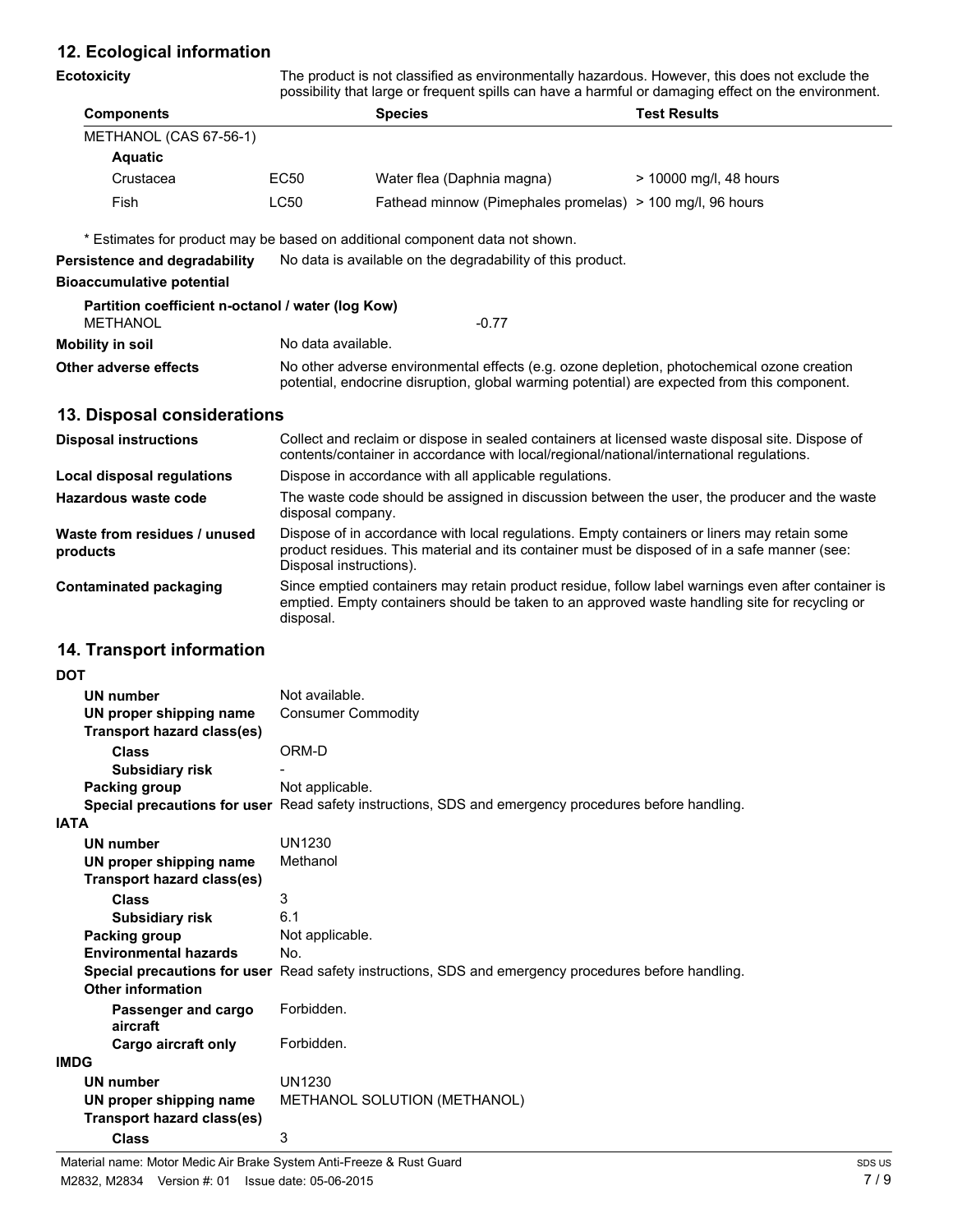| <b>Subsidiary risk</b><br><b>Packing group</b><br><b>Environmental hazards</b><br><b>Marine pollutant</b><br><b>EmS</b><br>Special precautions for user Read safety instructions, SDS and emergency procedures before handling.<br>Transport in bulk according to<br>Annex II of MARPOL 73/78 and<br>the IBC Code<br><b>IATA; IMDG</b> | 6.1(PGI, II)<br>Ш<br>No.<br>F-E, S-D<br>Not established.                                                              |                   |                                                                                                                  |
|----------------------------------------------------------------------------------------------------------------------------------------------------------------------------------------------------------------------------------------------------------------------------------------------------------------------------------------|-----------------------------------------------------------------------------------------------------------------------|-------------------|------------------------------------------------------------------------------------------------------------------|
|                                                                                                                                                                                                                                                                                                                                        | ხ                                                                                                                     |                   |                                                                                                                  |
| 15. Regulatory information                                                                                                                                                                                                                                                                                                             |                                                                                                                       |                   |                                                                                                                  |
| <b>US federal regulations</b>                                                                                                                                                                                                                                                                                                          | Standard, 29 CFR 1910.1200.<br>One or more components are not listed on TSCA.                                         |                   | This product is a "Hazardous Chemical" as defined by the OSHA Hazard Communication                               |
| TSCA Section 12(b) Export Notification (40 CFR 707, Subpt. D)<br>Not regulated.<br><b>CERCLA Hazardous Substance List (40 CFR 302.4)</b>                                                                                                                                                                                               |                                                                                                                       |                   |                                                                                                                  |
| METHANOL (CAS 67-56-1)                                                                                                                                                                                                                                                                                                                 |                                                                                                                       | Listed.           |                                                                                                                  |
| <b>SARA 304 Emergency release notification</b>                                                                                                                                                                                                                                                                                         |                                                                                                                       |                   |                                                                                                                  |
| Not regulated.<br>OSHA Specifically Regulated Substances (29 CFR 1910.1001-1050)<br>Not listed.                                                                                                                                                                                                                                        |                                                                                                                       |                   |                                                                                                                  |
| Superfund Amendments and Reauthorization Act of 1986 (SARA)                                                                                                                                                                                                                                                                            |                                                                                                                       |                   |                                                                                                                  |
| <b>Hazard categories</b>                                                                                                                                                                                                                                                                                                               | Immediate Hazard - Yes<br>Delayed Hazard - Yes<br>Fire Hazard - Yes<br>Pressure Hazard - No<br>Reactivity Hazard - No |                   |                                                                                                                  |
| <b>SARA 302 Extremely hazardous substance</b><br>Not listed.                                                                                                                                                                                                                                                                           |                                                                                                                       |                   |                                                                                                                  |
| SARA 311/312 Hazardous<br>chemical                                                                                                                                                                                                                                                                                                     | No                                                                                                                    |                   |                                                                                                                  |
| SARA 313 (TRI reporting)                                                                                                                                                                                                                                                                                                               |                                                                                                                       |                   |                                                                                                                  |
| <b>Chemical name</b>                                                                                                                                                                                                                                                                                                                   |                                                                                                                       | <b>CAS number</b> | % by wt.                                                                                                         |
| <b>METHANOL</b>                                                                                                                                                                                                                                                                                                                        |                                                                                                                       | 67-56-1           | $90 - 100$                                                                                                       |
| Other federal regulations                                                                                                                                                                                                                                                                                                              |                                                                                                                       |                   |                                                                                                                  |
| Clean Air Act (CAA) Section 112 Hazardous Air Pollutants (HAPs) List                                                                                                                                                                                                                                                                   |                                                                                                                       |                   |                                                                                                                  |
| METHANOL (CAS 67-56-1)<br>Clean Air Act (CAA) Section 112(r) Accidental Release Prevention (40 CFR 68.130)                                                                                                                                                                                                                             |                                                                                                                       |                   |                                                                                                                  |
| Not regulated.<br><b>Safe Drinking Water Act</b><br>(SDWA)                                                                                                                                                                                                                                                                             | Not regulated.                                                                                                        |                   |                                                                                                                  |
| <b>US state regulations</b>                                                                                                                                                                                                                                                                                                            |                                                                                                                       |                   |                                                                                                                  |
| Not listed.                                                                                                                                                                                                                                                                                                                            |                                                                                                                       |                   | US. California Controlled Substances. CA Department of Justice (California Health and Safety Code Section 11100) |